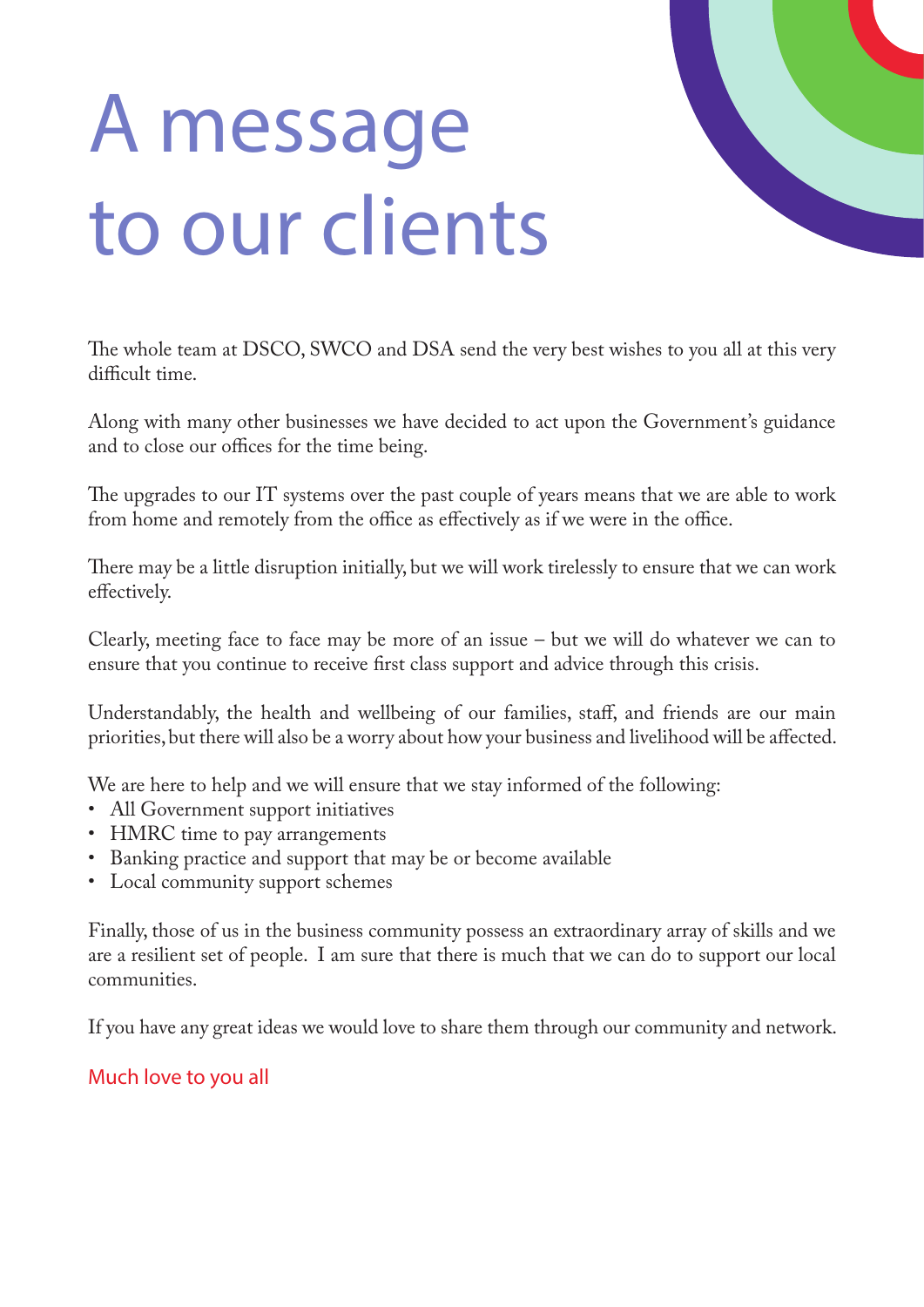# Governmental support during Coronavirus

In the Budget, the Chancellor announced a package of measures to support individuals and businesses during Coronavirus. He put much emphasis on the impact being temporary and, as such, the measures he announced have a similarly temporary lifespan. This note focuses on the package of measures targeted at individuals and businesses.

## Individuals

The Budget announced measures to support people who are unable to work because of Coronavirus. The main measures announced are summarised below.

**• Eligibility for statutory sick say (SSP)**

Temporarily the government will allow SSP to be paid from the first day of sickness absence, rather than the fourth day.

This will apply to people who are infected with Coronavirus, have to self isolate or are caring for those within the same household who display Coronavirus symptoms and have been told to self-isolate, in accordance with government guidelines.

### **• Medical evidence for SSP**

The government and the NHS will bring f orward a temporary alternative to the fit note in the coming weeks which can be used for the duration of the Coronavirus outbreak.

This system will enable people who are advised to self-isolate to obtain a note by calling the NHS on 111 which they can use as evidence for absence from work, where necessary.

This note is intended to meet employers' need for evidence, so HR departments may need to adapt their procedures regarding this fit note alternative.

### Businesses

The disruption businesses could suffer include:

- temporary absences from work
- interruptions to global supply chains
- demand-side impacts through a reduction in consumer spending and restrictions on exports
- lower business investment.

The Budget announced a set of temporary measures to provide support to businesses during this period by reducing their costs or bridging cash flow problems arising f rom the outbreak.

### **• Statutory sick pay**

The government will refund SSP costs to businesses with fewer than 250 employees (tested against the February payroll).

The eligibility criteria for the scheme are as follows:

- This refund will be limited to two weeks per eligible employee off work because of Coronavirus
- Employers should maintain records of staff absences but not require employees to provide a GP fit note
- The eligible period for the scheme will start from the day on which the regulations extending SSP to self-isolators come into force.

Existing HMRC systems are not designed to facilitate such employer refunds for SSP so expect delays when claiming these refunds.

A general review of policies and procedures may be needed. While the measures regarding SSP are welcome, SSP is paid at a rate of only £94.25 per week. Businesses will often have a policy of paying more and this may need to be adapted to be relevant to Coronavirus issues such as the need to self-isolate.